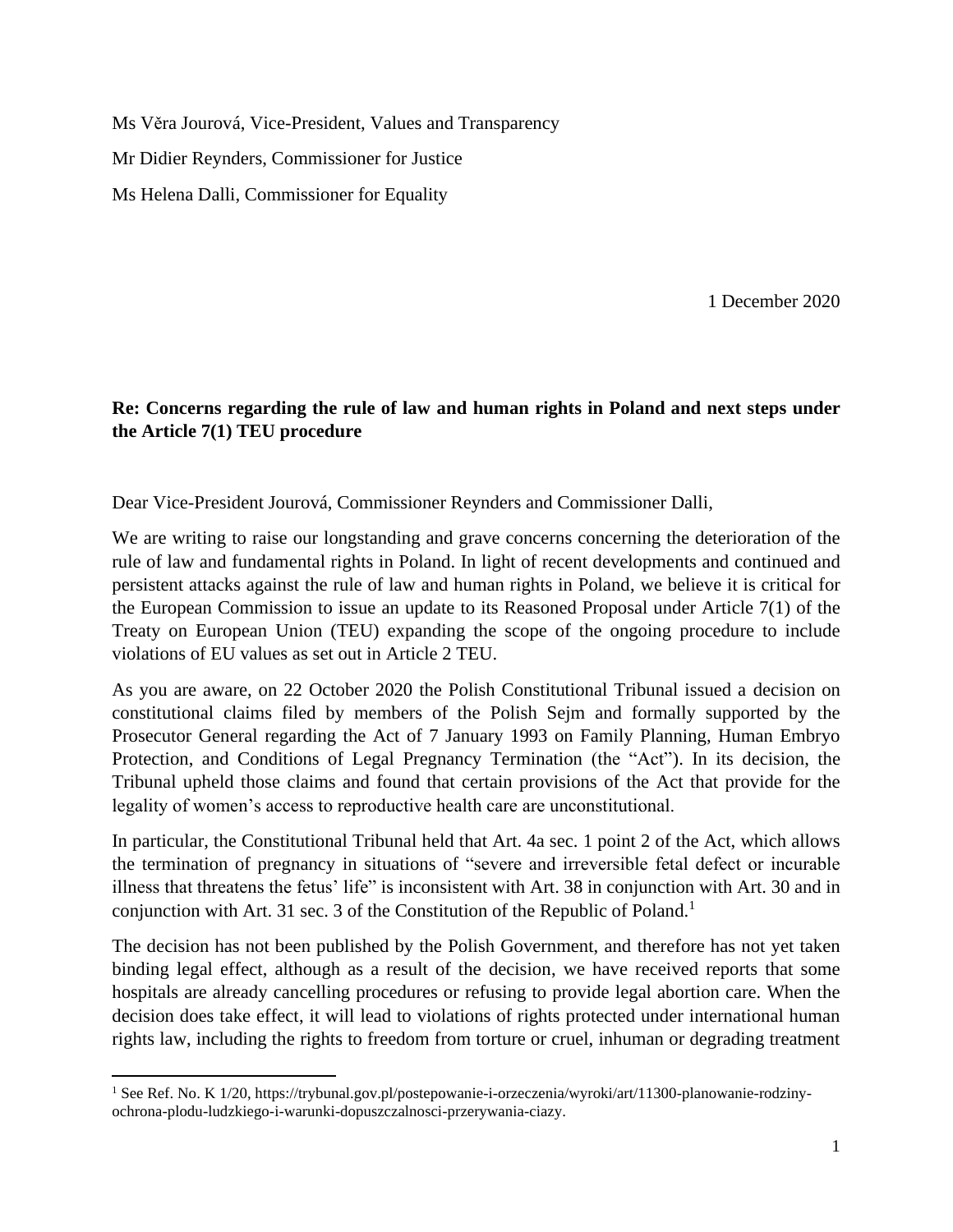or punishment, to the highest attainable standards of health, to privacy, and to non-discrimination. Such a change in the legal status quo is also incompatible with the international principle of nonretrogression as it removes without justification previous legal protections for women's human rights.

As a result, this decision also will undermine adherence to the EU values of the rule of law, equality, human rights and dignity enshrined in Article 2 TEU. In the starkest terms, the Constitutional Tribunal is now being used to deprive women of their fundamental rights. Under international human rights law Poland is obliged to ensure women's legal access to abortion care at a minimum when their life or health is at risk, when the pregnancy involves a severe or fatal fetal impairment or results from sexual assault.<sup>2</sup> It has been repeatedly established that a failure to do so will give rise to multiple human rights violations under international treaties that Poland has ratified, including of the right to freedom from torture or cruel, inhuman or degrading treatment or punishment. By removing a long-established legal ground for access to abortion from Polish law, the Tribunal's decision therefore paves the way for violations of international human rights law.<sup>3</sup>

Further, because of the serious questions over the legitimacy of the current Constitutional Tribunal, its decision should not be considered a decision of a "tribunal previously established by law" - in contravention of Article 47(2) of the Charter of Fundamental Rights of the European Union. Indeed, between July 2016 and December 2017, the European Commission adopted four Rule of Law Recommendations concerning Poland under its Rule of Law Framework and concluded that, in light of legislation impacting the functioning and independence of the Constitutional Tribunal, there was a clear risk of a breach of the rule of law as outlined in Article 2 TEU. The European Commission expressed serious concerns regarding the independence and legitimacy of the Constitutional Tribunal, noting that, "*the constitutionality of Polish laws can no longer be effectively guaranteed. The judgments rendered by the Tribunal under these circumstances can no longer be considered as providing an effective constitutional review*." The European Commission reiterated these unresolved concerns in its Reasoned Proposal for a Council decision on the determination of a clear risk of a serious breach by the Republic of Poland of the rule of law.<sup>4</sup>

As the Constitutional Tribunal decision of 22 October 2020 demonstrates, these fears have now been realized and underline the extremely grave consequences that the rule of law deficit is now having on adherence to EU values. The continuing lack of an independent and legitimate constitutional review process is now threatening fundamental human rights enshrined in international law and the EU values enshrined in Article 2 TEU. The Tribunal, which is no longer

CCPR/C/85/D/1153/2003 (2005); Concluding Observations: Ireland, para. 9, CCPR/C/IRL/CO/4 (2014); Committee on the Elimination of Discrimination Against Women (CEDAW), L.C. v. Peru; CEDAW/C/50/D/22/2009 (2011); Committee on Economic, Social and Cultural Rights (CESCR) (2016), General Comment No. 22; Joint Statement of

UN Special Procedures, International Safe Abortion Day, 28 September 2016.

<sup>3</sup> See e.g. CESCR: General Comment No. 22, para. 38; General Comment No. 3, para. 9; General Comment No. 14, paras. 32, 48, 50. See also "Maastricht guidelines on violations of economic, social and cultural rights", 1997,

Guideline 14(e); "Limburg principles on the implementation of the ICCPR", 1987, Principle 72.

<sup>2</sup> See e.g. Human Rights Committee (HRC) (2019), General Comment No. 36, para. 8; Mellet v. Ireland, CCPR/C/116/D/2324/2013 (2016); Whelan v. Ireland, CCPR/C/119/D/2425/2014 (2017); K.L. v. Peru,

<sup>4</sup> Reasoned Proposal for a Council decision on the determination of a clear risk of a serious breach by the Republic of Poland of the rule of law (COM/2017/0835 final - 2017/0360 (NLE)), paras. 92-113 and 175(1).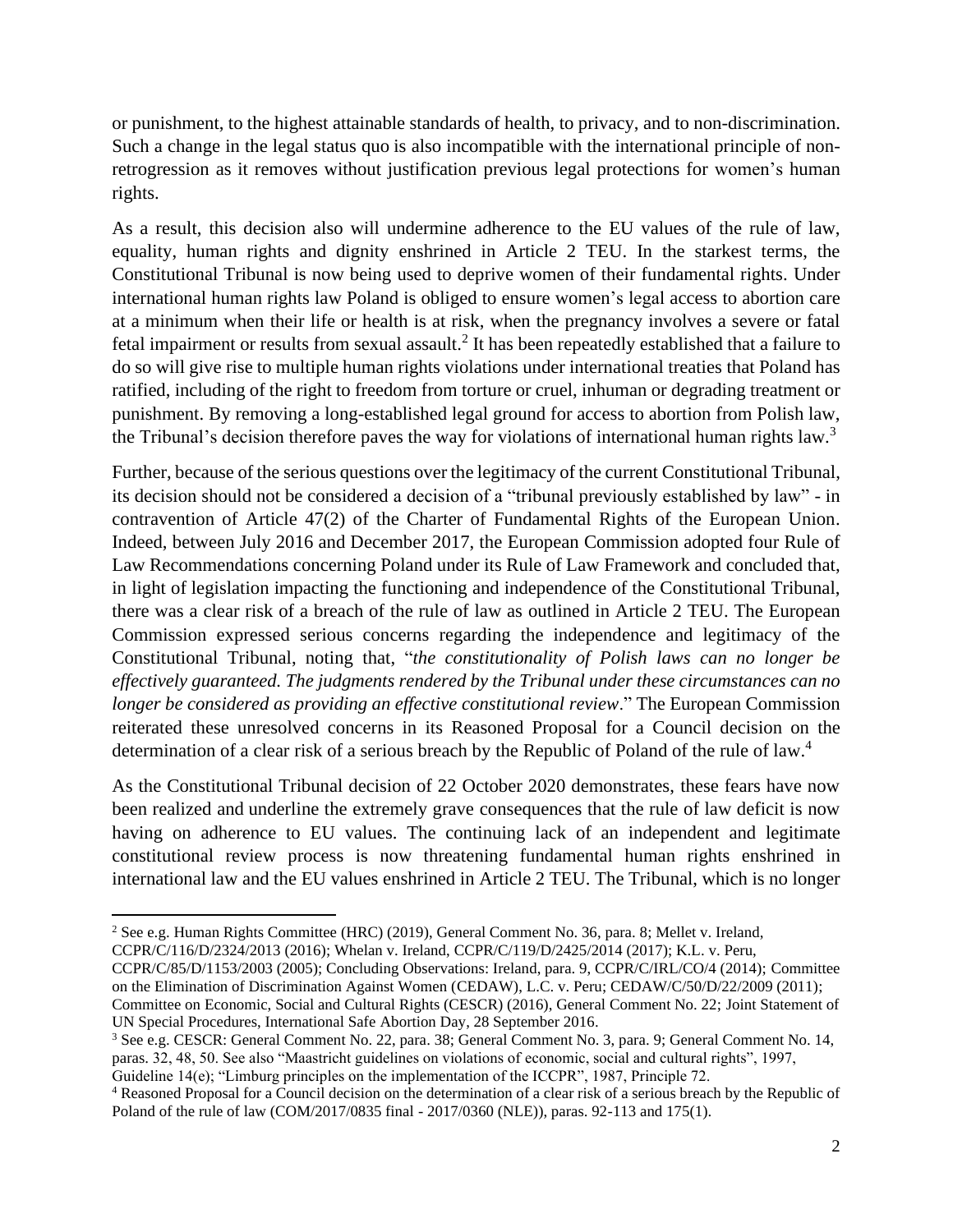an independent and impartial court, has issued a decision that gravely undermines the values of human rights and equality.

The 22 October decision comes amidst persistent attempts to restrict sexual and reproductive rights of women and girls in Poland; the decision of the Polish Government to withdraw from the Istanbul Convention, the constitutionality of which will be examined by the Constitutional Tribunal; hate speech and policies that promote intolerance and discrimination against LGBTI+ people and undermine their rights, including the establishment of so-called 'LGBTI-free zones' in numerous municipalities across the country; as well as the continued erosion of judicial independence and other fundamental rights and rule of law principles in Poland. The disproportionate use of force by the authorities in response to the peaceful demonstrations that were sparked across the country following the 22 October decision is of deep concern in light of the rights to freedom of assembly and to peacefully express dissent.

We urge the Commission to promptly and effectively address these concerns by extending its scrutiny of the situation in Poland, so as to include recent developments and their impact on all Article 2 TEU values. The lack of independence, impartiality and legitimacy of the Constitutional Tribunal is now presenting a clear risk of serious breaches of EU values outlined in Article 2 TEU, namely respect for human rights and equality. As stated above, the Constitutional Tribunal is being actively used to deprive women of their fundamental rights and, in its current configuration, threatens to further undermine human rights in Poland.

We commend the European Commission's efforts to hold the Polish government to account for violations of EU law. Further action, however, is urgently needed, on account of the continued deterioration of the rule of law and fundamental rights in Poland, and repeated failures by the Polish government to comply with the Commission's Recommendations and with the decisions of the Court of Justice of the European Union (CJEU).

We now respectfully request the European Commission to:

- issue an update to its Reasoned Proposal of December 2017 to extend EU scrutiny to recent developments and all Article 2 TEU violations;
- urge the Council to move forward with the ongoing procedure under Article  $7(1)$  TEU, as requested also by the European Parliament in its September 2020 resolution;<sup>5</sup>
- call on Poland to implement all previous Commission Recommendations and CJEU decisions, and to restore the independence and legitimacy of the Polish judiciary, including the Constitutional Tribunal, without further delay.

We remain at your disposal to provide further information in relation to the requests above.

Yours Sincerely,

<sup>5</sup> European Parliament resolution of 17 September 2020 on the proposal for a Council decision on the determination of a clear risk of a serious breach by the Republic of Poland of the rule of law (COM(2017)0835 – 2017/0360R(NLE)), [https://www.europarl.europa.eu/doceo/document/TA-9-2020-0225\\_EN.pdf.](https://www.europarl.europa.eu/doceo/document/TA-9-2020-0225_EN.pdf)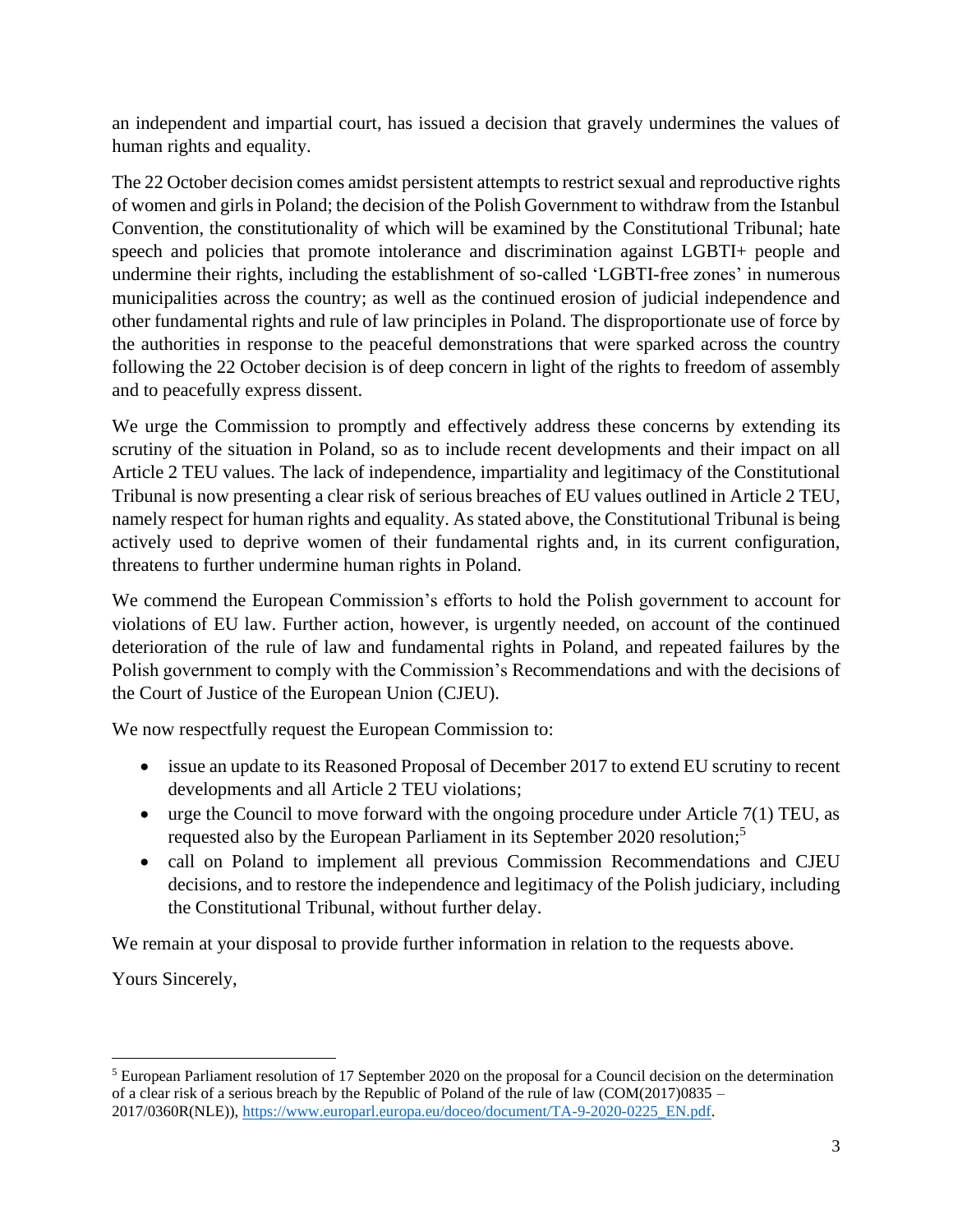Amnesty International Center for Reproductive Rights CIVICUS Human Rights Watch International Federation for Human Rights (FIDH) International Campaign for Women's Right to Safe Abortion International Planned Parenthood Federation European Network National Women's Council of Ireland Women on Waves Women on Web Members of the Great Coalition for Equality and Choice (Poland): ADDP l'Association Défense de la Démocratie en Pologne ASTRA Network BABA Lubuskie Stowarzyszenie na Rzecz Kobiet Berliński Kongres Kobiet Black Brussels Balloons Czarny Protest Gliwice Democracy is OK (DOK) Demokratyczna Unia Kobiet Dolnośląskie Forum Kobiet Stowarzyszeń i środowisk Kobiecych Dziewuchy Berlin Dziewuchy Dziewuchom Francja Dziewuchy Londyn Dziewuchy Szczecin Dziewuchy Szwajcaria Farsa Federacja na Rzecz Kobiet i Planowania Rodziny Federacja Polskie Lobby Kobiet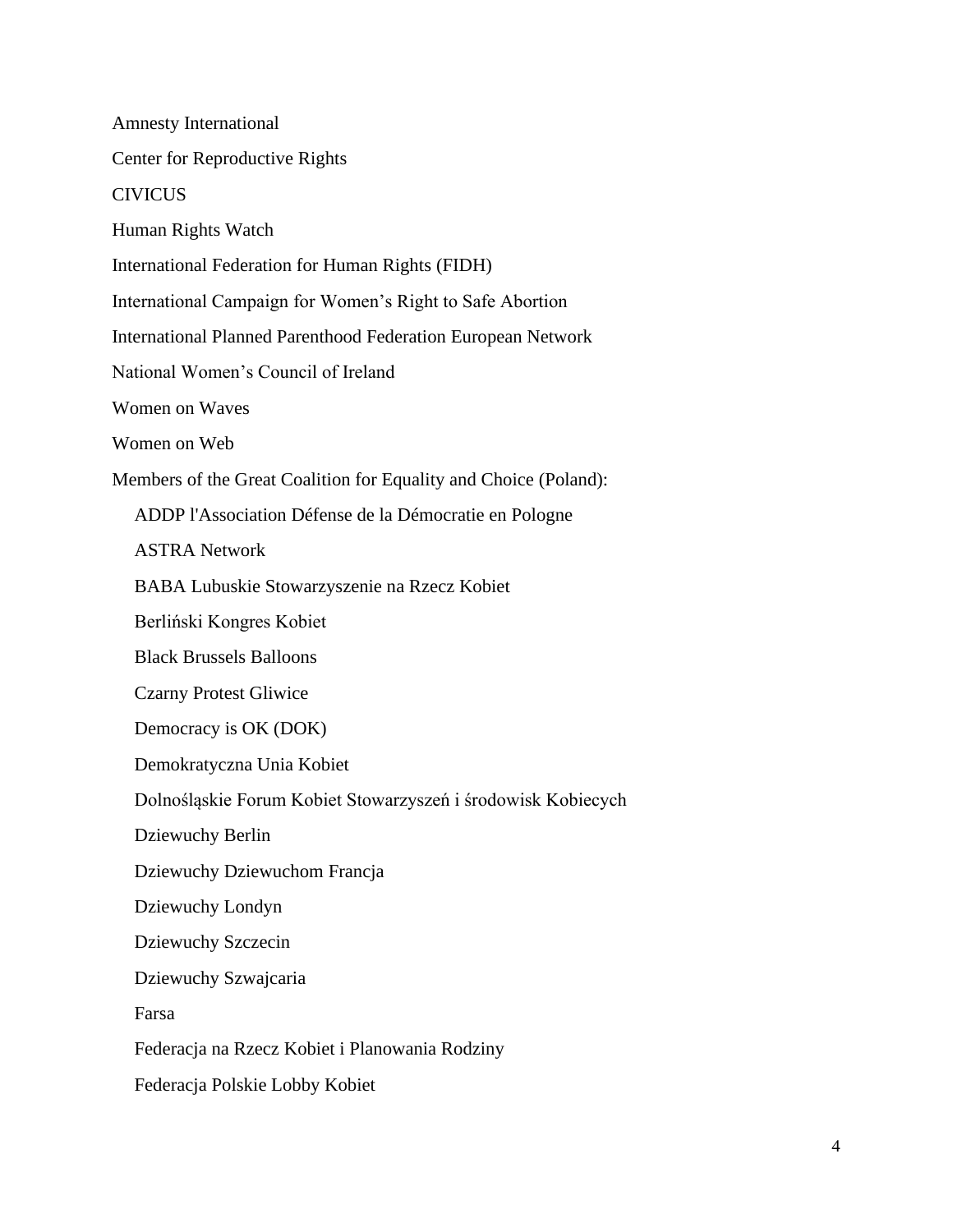Femini Berlin Polska Feministyczne Stowarzyszenie Polonijne Elles sans Frontieres ASBL Fudacja Klamra Funcacja Cicha Tęcza Fundacja Centrum Praw Kobiet Fundacja Czas Dialogu Fundacja Droga Kobiet Fundacja Edukacja - Równość - Aktywność - Dialog Era Dialogu Fundacja Feminoteka Fundacja Głosuj na Kobietę Fundacja im. Izabeli Jarugi-Nowackiej Fundacja im. Kazimierza Łyszczyńskiego Fundacja Inicjatywa Kobiet Aktywnych Fundacja Kobiety Zmieniają Świat Fundacja na Rzecz Równości i Emancypacji STER Fundacja Nowoczesnej Edukacji SPUNK Fundacja Pozytywnych Zmian Fundacja Prawnikon Fundacja Przestrzenie Dialogu Fundacja Rodzić po ludzku Fundacja Trans-Fuzja Galeria Inspiracji Grupa nieformalna Równość.info Grupa Ponton Inicjatywa Sto Lat Głosu Kobiet Koalicja KARAT Kobiety w Sieci KOD Kobiety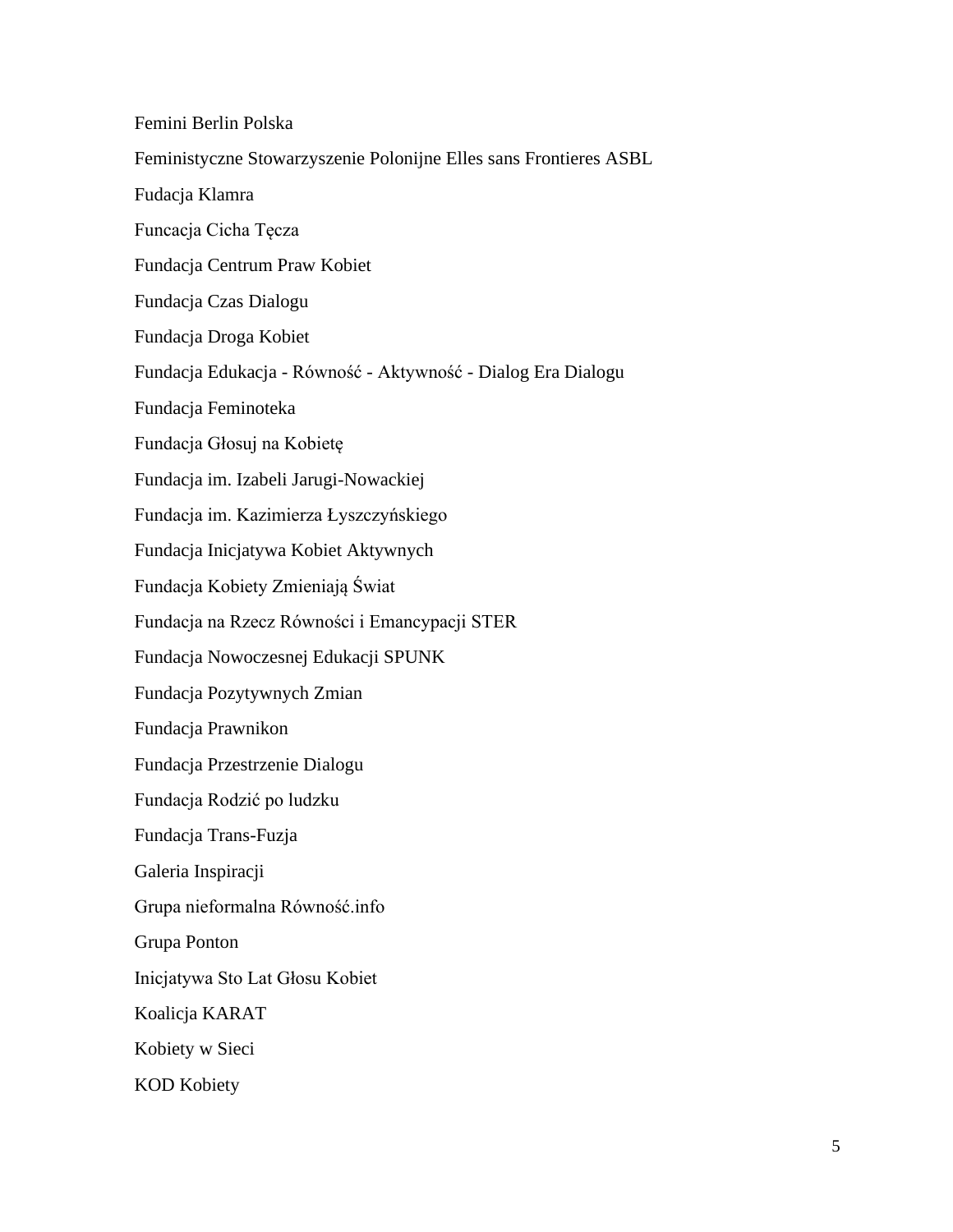Konferencja Episkopatu Polek

Kongres Kobiet Północnej Wielkopolski (Stowarzyszenie "Metropolia Wielkopolska")

Kongres Kobiet w Tomaszowie

Kongres Kobiet Województwa Śląskiego

Kongres Świeckości

Koszalińskie Stowarzyszenie Aktywności Lokalnej Era Kobiet

Lambda Warszawa

Lubelska Koalicja na Rzecz Kobiet

Łódzki Szlak Kobiet

Manifa Bydgoska

Manifa Lublin

Manifa Łódź

Manifa Rzeszów

Manifa Toruńska

Manifest Wolnej Polki

Mapa kościelnej pedofilli

Marsz Godności

Medical Students For Choice Poland

Międzynarodowy Strajk Kobiet

Nic o nas bez nas. Ruch kobiecy Gliwice i Pyskowice

Nieformalna Grupa Czarny Protest

Nieformalna Grupa Inicjatywna z Bydgoszczy

Obywatelskie Stowarzyszenie "Możemy"

Ogólnopolski Strajk Kobiet

OSK Gryfino

OSK Lublin

OSK Puławy

OSK Sanok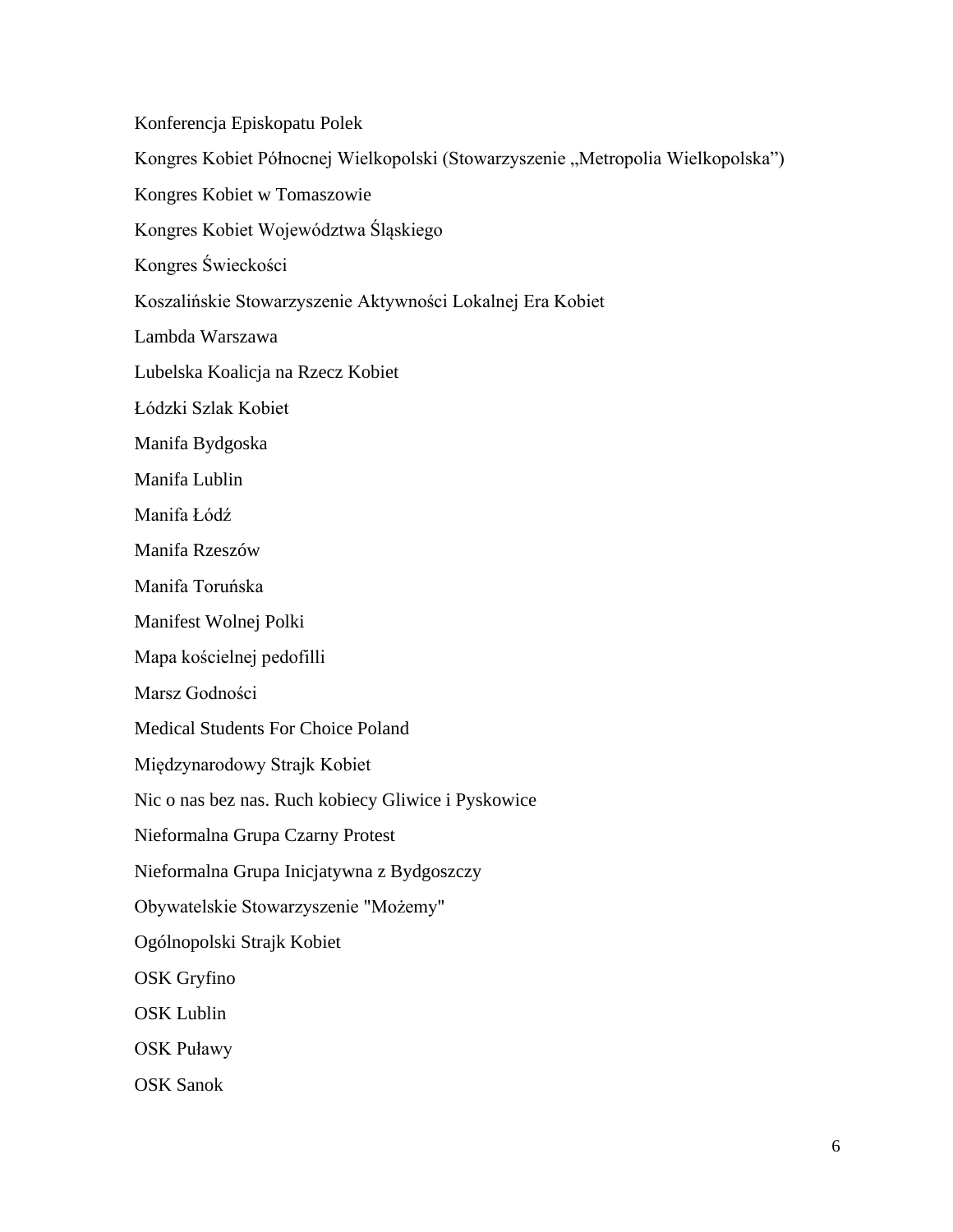Plakaciary Polskie Towarzystwo Genderowe Polskie Towarzystwo Prawa Antydyskryminacyjnego Protest kobiet Ratujmy Kobiety Ratujmy Kobiety Tarnów Różowa skrzyneczka Stowarzyszenie Aktywne Kobiety Stowarzyszenie Dolnośląski Kongres Kobiet Stowarzyszenie im. Stanisława Brzozowskiego - Krytyka Polityczna Stowarzyszenie Inicjatyw Kobiecych Stowarzyszenie Klucz Stop Społecznym Wykluczeniom Stowarzyszenie Kobiecy Słupsk Stowarzyszenie Kobieta na PLUS Stowarzyszenie Kobiety Piaseczno Stowarzyszenie Kongres Kobiet Stowarzyszenie Koniński Kongres Kobiet Stowarzyszenie Łódzkie Dziewuchy Dziewuchom Stowarzyszenie Nasz Bocian Stowarzyszenie ON/OFF Stowarzyszenie Poprawy Spraw Alimentacyjnych – Dla Naszych Dzieci Stowarzyszenie Pro Femina Stowarzyszenie Prowincja Równości Stowarzyszenie Stan Równości Stowarzyszenie Stop Stereotypom Stowarzyszenie Szlakiem Kobiet Stowarzyszenie Wszechnicy Oświeceniowo-Racjonalistycznej Tęczowy Tarnów